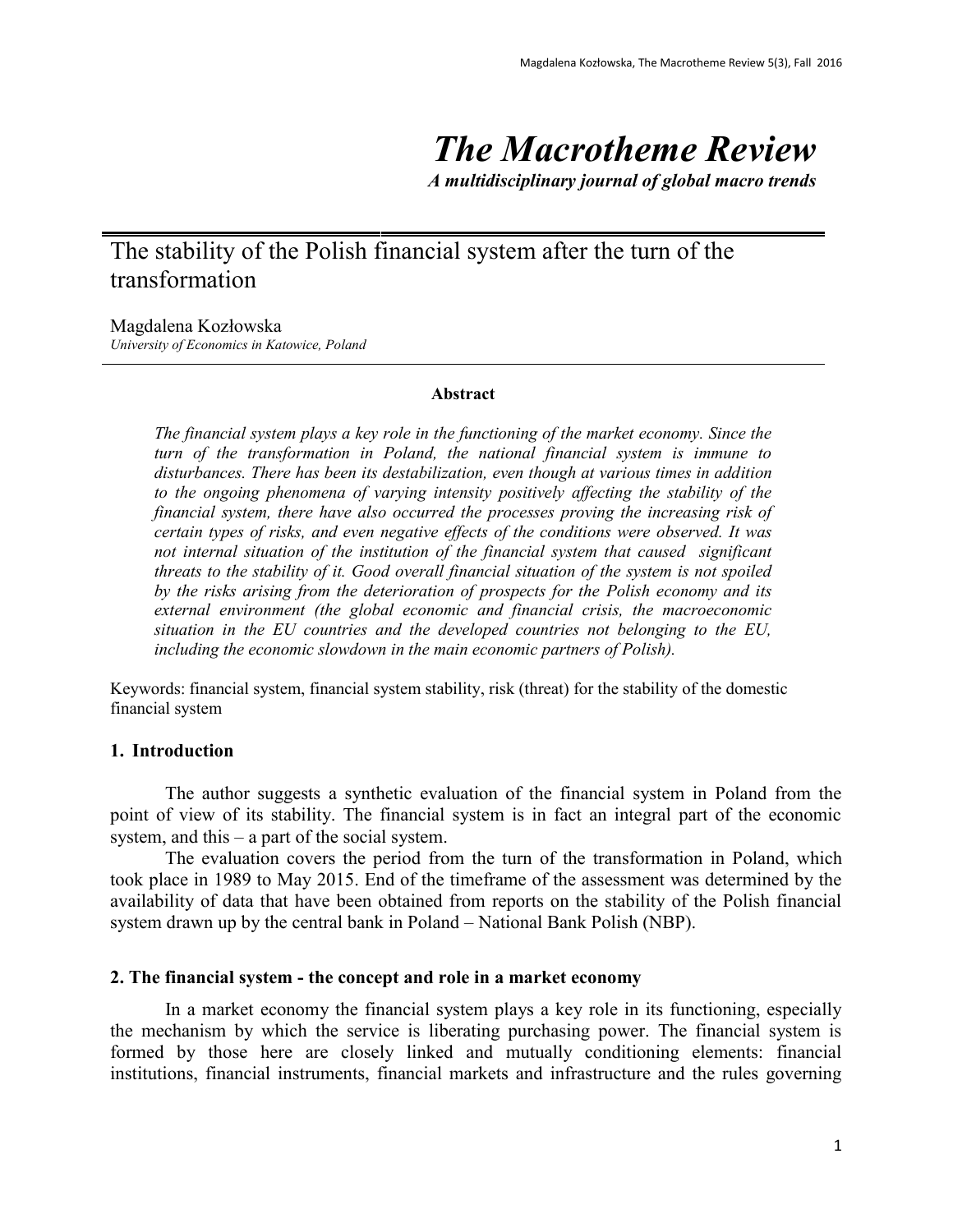their operations<sup>1</sup>. According to a more synthetic definition ingested in reports, NBP financial system consists of: financial institutions, financial markets and various types of regulation (laws and downstream) forming links between financial institutions and markets<sup>2</sup>. It has been observed that the importance of the financial system in the economy is growing steadily since the late 1970s. and the substrate that is liberalization and deregulation of financial markets involving the gradual abolition of administrative barriers restricting competition in world markets and risk of mitigation of standards in the activities of financial institutions. The development and smooth operation of the financial system is essential for the real economy and consequently for economic growth and social welfare.

The term: stability of the financial system (financial stability) is not clearly defined, both in the scientific literature as well as in official publications from banks in the world<sup>3</sup>. NBP assumes that the stability of the financial system means a situation in which the financial system as a whole does not tend to sustained lack of liquidity and  $-$  in extreme cases  $-$  to insolvency<sup>4</sup>. Therefore this is a condition in which the system performs all its functions in a continuous and efficient, even when unexpected and adverse disturbances occur on a significant scale. The stabilization of the financial system is no risk of a currency crisis (lack of confidence in the currency) and financial (usually understood as the emergence of strong interference in the system of financial intermediation, causing dislocations in the real economy is a consequence of a lack of confidence in the stability of the whole or parts of the financial system of the economy)<sup>6</sup>. Of particular importance for the stability of the financial system is maintaining the stability of the banking system, and this is due to the role that banks play in financing the economy and settlement of payments. Limiting foreign investors' confidence to the financial system in the country may lead to their withdrawal from transactions with domestic entities<sup>7</sup>. The stability of financial systems has at different times and in different degrees been the focus of central banks. Accelerated (for some time being) globalization of financial markets has caused primary importance of the stability of the financial system since the mid 1990s. On the basis of the studied publication it states that the stability of the financial system has direct interrelation with the functioning of the entire economy. It depends on internal factors (inherent in the system) and external (non-systemic), which are divided into domestic and foreign ones<sup>8</sup>.

<sup>&</sup>lt;sup>1</sup> See Szczepańska O.: Stabilność finansowa jako cel banku centralnego. Wydawnictwo Naukowe SCHOLAR, Warsaw 2008, p. 13-14.

<sup>&</sup>lt;sup>2</sup> Raport o stabilności systemu finansowego styczeń 2000 – czerwiec 2001. Ed. M. Gołajewska, R. Kokoszczyński, Z. Polański. NBP, Warsaw, December 2001, p. 7[: www.nbp.pl](http://www.nbp.pl/) (accessed: 28.09.2015).

<sup>3</sup> See. Szczepańska O.: Op. cit., p. 13, 18-22, 28, 33-38.

<sup>4</sup> Raport o stabilności systemu finansowego styczeń 2000…, op. cit., p. 7.

<sup>5</sup> Raport o stabilności systemu finansowego czerwiec 2008. Ed. J. Osiński, P. Szpunar, D. Tymoczko. NBP, Warsaw 2008, p. 3: [www.nbp.pl](http://www.nbp.pl/) (accessed: 28.09.2015).

<sup>6</sup> Raport o stabilności systemu finansowego 2003. Ed. J. Osiński, A. Sławiński, P. Wyczański. NBP, Warsaw, May 2004, p. 7[: www.nbp.pl](http://www.nbp.pl/) (accessed: 28.09.2015).

 $^7$  Raport o stabilności systemu finansowego czerwiec 2008. Op. cit., p. 3, 10.

<sup>8</sup> Raport o stabilności systemu finansowego styczeń 2000…, op. cit., p. 7-8.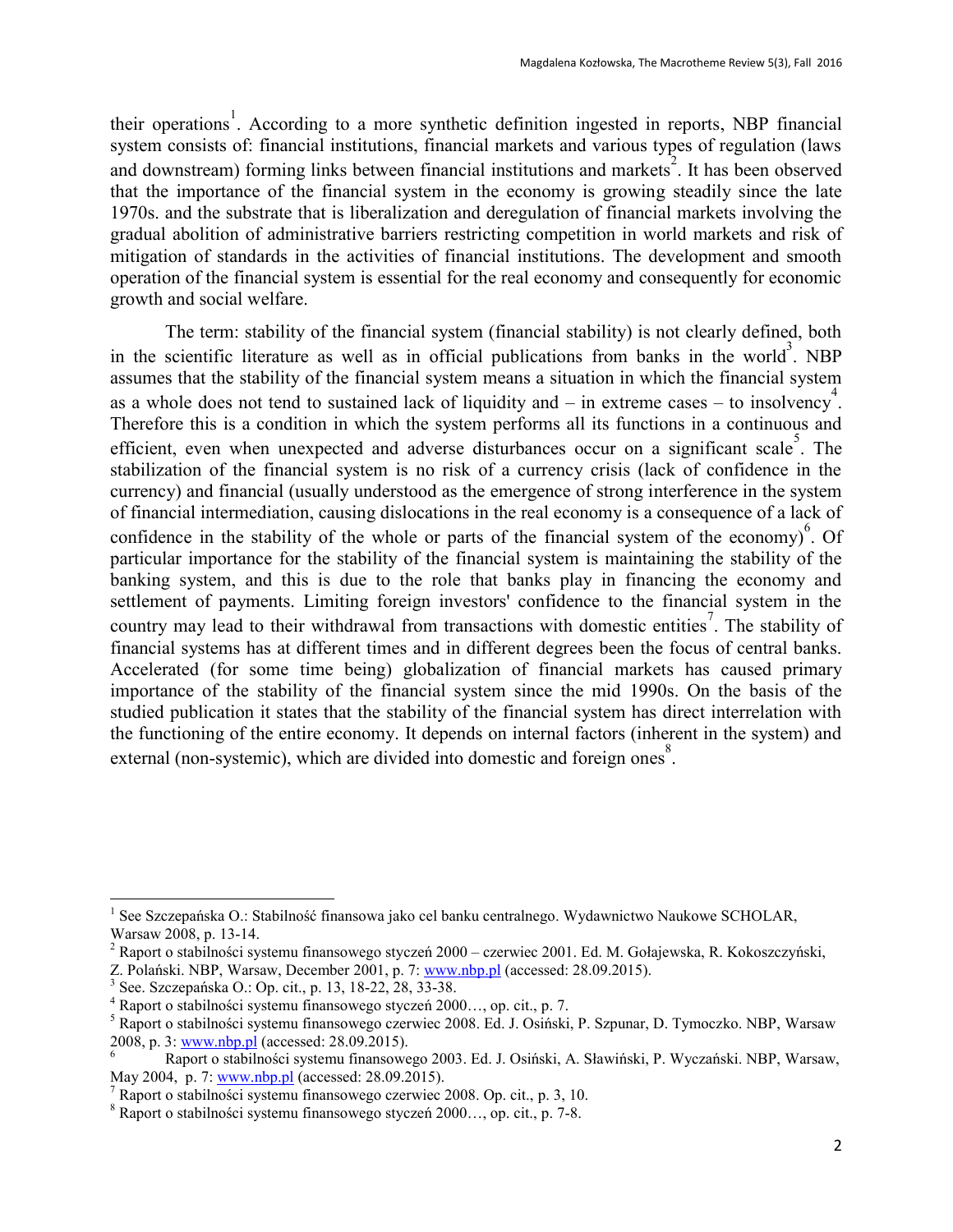### **3. The analysis of the stability of the financial system in Poland**

The market financial system in Poland began to develop in a consistent manner since the late 1980s. Since that date, over the years, namely 1990s, within ten years of systemic transformation, made his jumping development. Despite the fact that the financial system was still lower than in developed countries, its size and the supply and quality of services significantly increased, which resulted from the process of reforming banks and other financial institutions. Throughout the analyzed period, the main link in the Polish financial system was the banking  $\sec \theta$ .

Although at various times throughout the analyzed period phenomenon of positively affecting the stability of the financial system occurred with varying intensity, as well as processes increasing the risks of certain types, and even the negative effects of circumstances were felt, it did not destabilize the domestic financial system – in terms of its resistance disorders. Significant threats to the stability of the financial system do not reflect internal situation of its institutions (banks and others), at the most their financial results deteriorated. The unexpected downturn (slowdown in growth) in 2001-2002 caused a decline in the pace of development of the financial system, but they grew faster than the overall economy. Share of non-bank financial institutions in the financial system rose, however, continued to dominate the banking sector. In the negative effects of recession were felt in the first half of 2003. But was not analyzed undermined the stability of the system and did not appear systemic risk<sup>10</sup>. In 2003 economy began a phase of recovery<sup>11</sup>, and in 2004 it grew even faster, which positively affected the stability of the financial system. Improvement of the situation of the real sector, especially businesses, meant to improve the operating conditions of the financial system. This was reflected in improved indicators describing its stability, which referred to all elements of the system, especially banks as the institutions most important to preserve the stability of the whole. Strengthening stability of the financial system was significantly affected by actions of the banks themselves, such as restructuring, reduction of operating costs, improvement of quality of risk management, technical modernization, including introduction of integrated information systems<sup>12</sup>. In the period from 2003 till the turmoil in the global financial market in the second half of 2007 short-term risks to the domestic financial system remained at a low level (only in 2003 certain risk increased). This resulted mainly from a good macroeconomic situation, good financial situation of enterprises and households, which led to the increase in domestic demand, and financial sector development. It's all a positive effect on the stability of the domestic financial system. Non-bank financial institutions became an increasingly important part of the financial sector. The trends observed in the financial markets abroad have not been a source of significant threats to the stability of the financial system  $^{13}$ .

<sup>&</sup>lt;sup>9</sup> Ibid., p. 5-6, 8.

<sup>&</sup>lt;sup>10</sup> Raport o stabilności systemu finansowego czerwiec 2001 – grudzień 2002. Ed. J. Osiński, A. Sławiński, P. Wyczański. NBP, Warsaw, August 2003, p. 5-6[: www.nbp.pl](http://www.nbp.pl/) (accessed: 28.09.2015).

Raport o stabilności systemu finansowego 2003. Op. cit., p. 5.

<sup>12</sup> Raport o stabilności systemu finansowego 2004. Ed. M. Gołajewska, J. Osiński, P. Wyczański. NBP, Warsaw, July 2005, p. 5-6[: www.nbp.pl](http://www.nbp.pl/) (accessed: 28.09.2015).

<sup>&</sup>lt;sup>13</sup> Raport o stabilności systemu finansowego 2005. Ed. J. Osiński, P. Wyczański. NBP, Warsaw, June 2006, p. 5-6: [www.nbp.pl](http://www.nbp.pl/) (accessed: 28.09.2015); Raport o stabilności systemu finansowego 2006. Ed. J. Osiński, D. Tymoczko, P. Wyczański. NBP, Warsaw, May 2007, p. 7-9[: www.nbp.pl](http://www.nbp.pl/) (accessed: 28.09.2015); Przegląd stabilności systemu finansowego – I półrocze 2007 r. Ed. A. Głogowski, M. Gołajewska, D. Tymoczko. NBP, Warsaw 2007, p. 3-4: [www.nbp.pl](http://www.nbp.pl/) (accessed: 28.09.2015).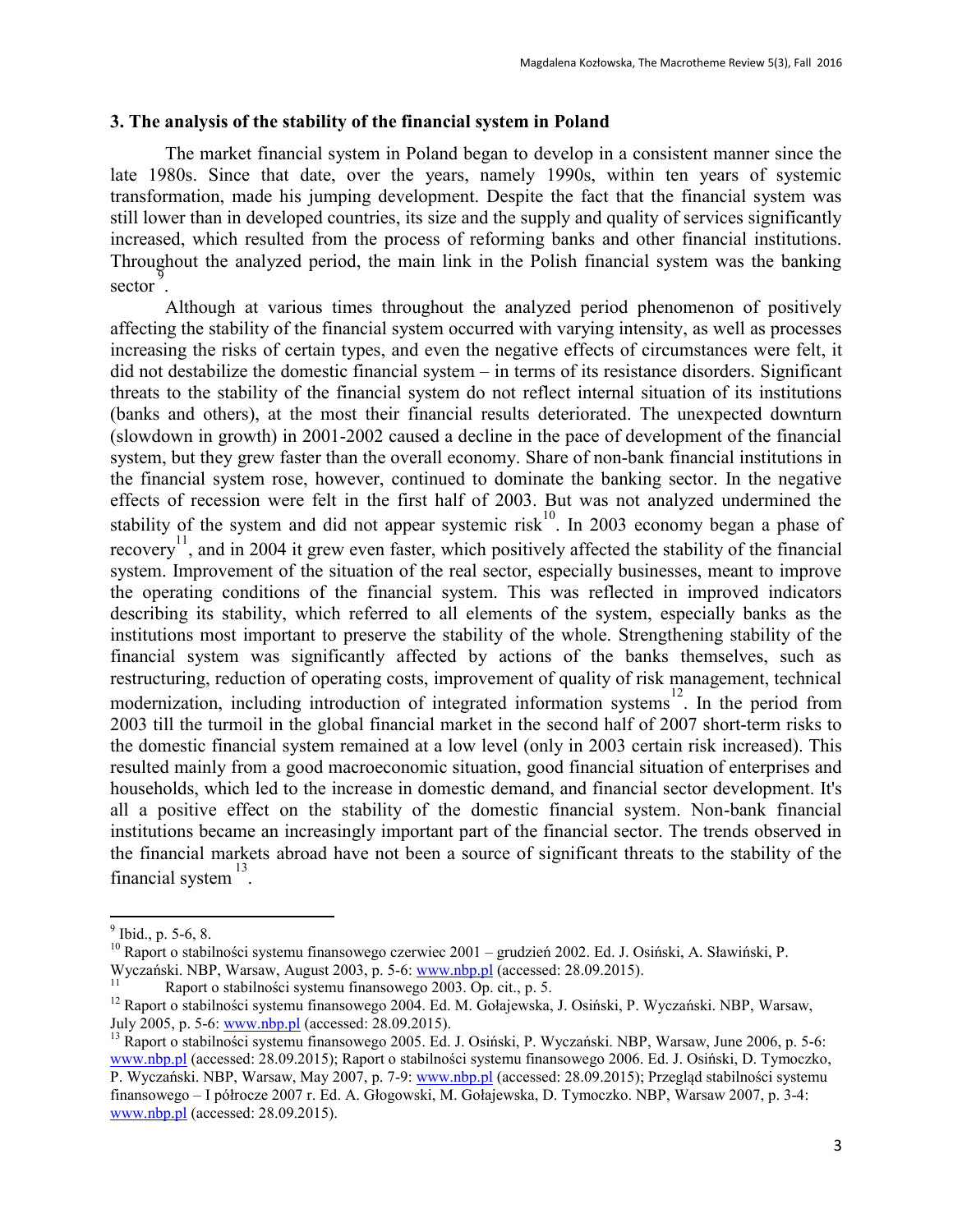Good financial system in Poland was not collapsed by the severe crisis in global financial markets that began in August 2007, although that caused an increase in short-term and mediumterm risks to its funcionality. That was because the financial crisis triggered the economic crisis in the real economy. In its wake the situation in the world's major economies deteriorated, including the main Polish trade partners (economic slowdown), which was a source of danger of falling export demand, and thus worsening outlook for economic growth in our country. Moreover, significant changes occurred within the financial institution sector, especially in the banking sector, which could have negative consequences for financial stability in the future  $14$ . The increased risk in the financial system has created challenges for public institutions maintaining the stability of the financial system. 21.12.2007 the Minister of Finance, President of the NBP and the Chairman of the Financial Supervision Commission (KNF) signed an Agreement on cooperation in support of stability of the domestic financial system. At its agreement was established the Financial Stability Committee (KSF), which aims to ensure effective cooperation to promote and maintain stability of the domestic financial system, including coordination and exchange of information among the parties to the Agreement. Since October of 2008 NBP and the government have taken actions to sustain the economic growth during the global financial crisis and recession in developed economies<sup>15</sup>. The global economic and financial crisis has caused a significant deterioration of the macroeconomic situation and the operating conditions of the financial system in Poland at the turn of 2008 and 2009, but even though, our economy has proved more resilient than others in the EU. Shortly thereafter, though this crisis is still strongly influenced the Polish economy, it has been accelerating its growth, therefore the outlook for domestic economic situation and reduced uncertainty about the future economic situation perceived by traders<sup>16</sup>.

This does not mean that risks have disappeared in a foreign environment, due to their source which was the macroeconomic and financial situation in other countries. It must be remembered that the Polish financial system is functioning in an increasingly integrated international environment, and global demand has been subject to considerable uncertainty. Foreign risk factor was the development of the macroeconomic situation in the EU countries and the developed countries not belonging to the EU. In the aftermath of the global crisis the interdependence among macroeconomic trends, the situation of financial institutions and the situation of public finances in these countries has increased. In most developed countries the crisis has brought recession, disturbances in the functioning of financial markets, the increase in public deficits compounded by the necessity of financial support to banks by governments and increasing the expansionary fiscal policy stance in the fight against recession. From the second half of 2009. Situation on global financial markets was improving and therefore reduced the investment risk. The macroeconomic data indicate that in the second half of 2009. Also ended a period of recession in most countries, followed by the recovery, but the pace of economic growth in the euro area remained low. Since September of 2009 the forecasts of global economic growth also improved. This optimistic assessment of economic prospects and low interest rates in major

 $\ddot{\phantom{a}}$ 

<sup>15</sup> Raport o stabilności systemu finansowego czerwiec 2008. Op. cit., p. 11; Przegląd stabilności systemu finansowego październik 2008 r. Op. cit., p. 10-12; See. Raport o stabilności systemu finansowego czerwiec 2009 r. Ed. P. Szpunar. NBP, Warsaw, June 2009, p. 12-16: [www.nbp.pl](http://www.nbp.pl/) (accessed: 28.09.2015).

<sup>&</sup>lt;sup>14</sup> Raport o stabilności systemu finansowego czerwiec 2008. Op. cit., p. 7-10; Przegląd stabilności systemu finansowego październik 2008. Ed. J. Osiński, P. Szpunar, D. Tymoczko. NBP, Warsaw 2008, p. 7-8: [www.nbp.pl](http://www.nbp.pl/) (accessed: 28.09.2015).

<sup>&</sup>lt;sup>16</sup> Ibid., p. 7-8; Raport o stabilności systemu finansowego grudzień 2009 r. Ed. P. Szpunar. NBP, Warsaw, December 2009, p. 7-8: [www.nbp.pl](http://www.nbp.pl/) (accessed: 28.09.2015).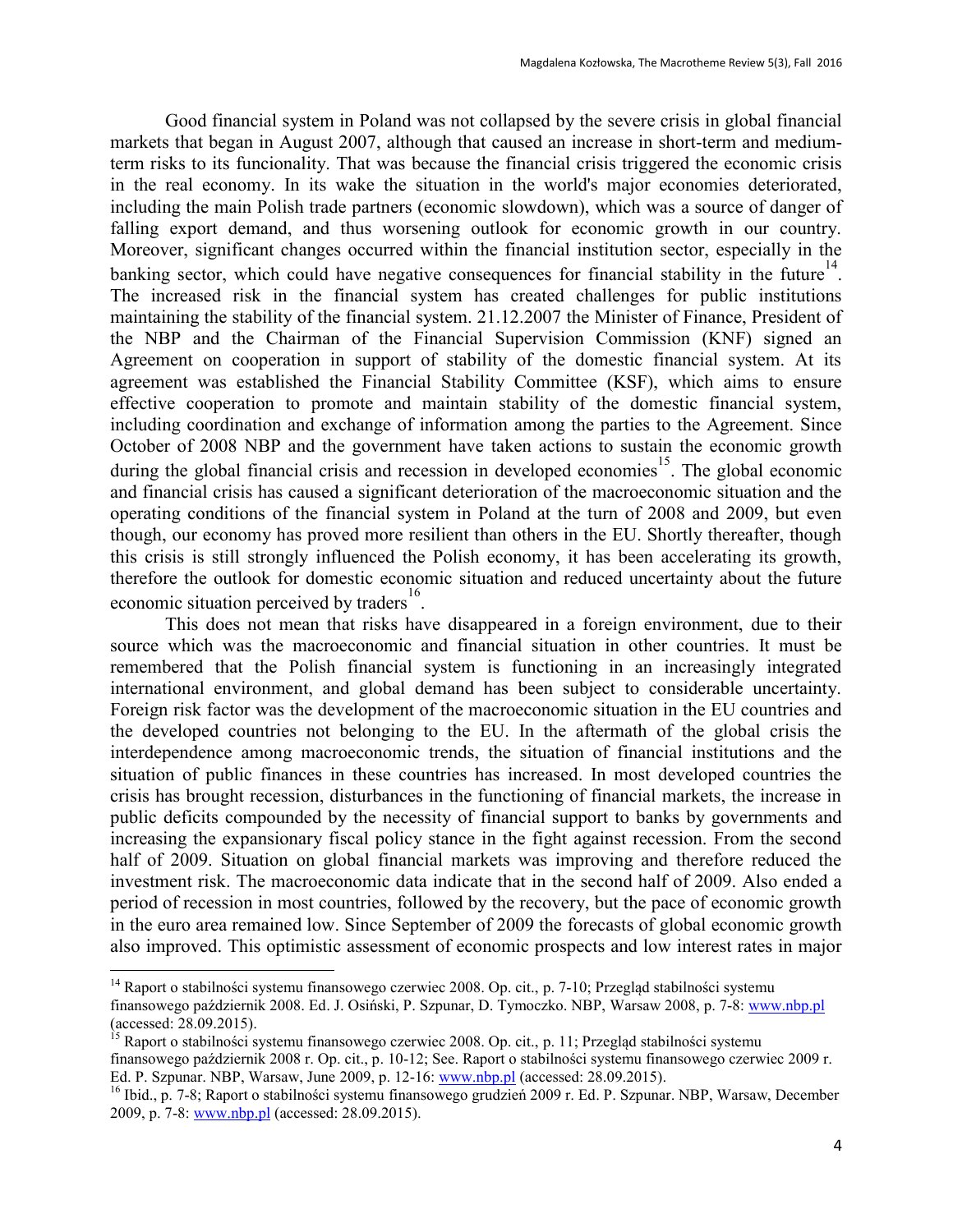economies of the world resulted in an increase in capital inflows on the financial markets of countries with so-called growing economies<sup>17</sup>, seen by the end of the first quarter of 2010. A preferred phenomena taking place in the second half of 2009 accompanied by the intensification of fiscal problems in some euro area countries (the high level of public debt and deficit of public finances) – later it was even said there was a danger of escalation of the crisis in public sector debt. The difficult budgetary situation has become a source of uncertainty for the economic situation and the situation on financial markets, despite the global economic trends indicating a recovery. The increase concerns about the long-term solvency of some countries (particularly Greece) and the resulting increase in aversion to risk-taking investment have increased volatility in financial markets. Although the EU and international organizations took actions to reduce concerns about the solvency of some countries that lowered their risk of re-global recession, but the implementation of corrective programs were fraught, with considerable uncertainty. In the event of their failure it was possible there will follow an increase in risk aversion and the occurrence of disturbances in financial markets, which in turn could pull together an economic slowdown and the capital flowing away from emerging economies. Despite appropriate risk reduction measures for the stability of the global financial system, it remained at an elevated  $level<sup>18</sup>$ .

Since the second half of 2011 there could be observed a deterioration in prospects for the Polish economy and its external environment. Forecasts pointed to a significant slowdown in economic growth in Poland by 2014 which – as expected – should not jeopardize the stability of the domestic financial system<sup>19</sup>. One of the reasons for the projected economic slowdown, refer to the completion of the investments related to EURO 2012. Moreover, pervasive information about the crisis led to increased propensity to save and a drop in consumption in a more prudent budgeting. According to the Ministry of Finance in 2013 public debt was supposed not to exceed 55 percent prudential threshold (in fact exceeded it)<sup>20</sup>, but it was realized that the government will not be able to run the funds through borrowing, as he had done in previous years. Moreover we observed distinguishing feature of Polish companies, which is the ability to adjust to the market situation. Therefore, they needed to treat global crisis as a spur to action, seek innovative

<sup>&</sup>lt;sup>17</sup> Term emerging economies or emerging markets determines a new group of national economies accelerated development in South-East Asia, Latin America and Central and Eastern Europe: Jantoń-Drozdowska E.: Korporacje transnarodowe w procesie globalizacji. "Ruch Prawniczy Ekonomiczny i Socjologiczny" 2006, Vol. 2, p. 157.

<sup>&</sup>lt;sup>18</sup> Raport o stabilności systemu finansowego lipiec 2010 r. Ed. P. Szpunar. NBP, Warsaw 2010, p. 8-11[: www.nbp.pl](http://www.nbp.pl/) (accessed:28.09.2015); Raport o stabilności systemu finansowego. Grudzień 2010 r. Ed. P. Szpunar. NBP, Warsaw, December 2010, p. 8-10, 12: [www.nbp.pl](http://www.nbp.pl/) (accessed: 28.09.2015); Raport o stabilności systemu finansowego. Lipiec 2011. Ed. P. Szpunar. NBP, Warsaw 2011, p. 7: [www.nbp.pl](http://www.nbp.pl/) (accessed: 28.09.2015); Raport o stabilności systemu finansowego. Grudzień 2011 r. Ed. P. Szpunar, A. Głogowski, M. Gołajewska. NBP, Warsaw 2011, p. 8: [www.nbp.pl](http://www.nbp.pl/) (accessed: 28.09.2015).

<sup>&</sup>lt;sup>19</sup> Ibid.; Raport o stabilności systemu finansowego. Lipiec 2012 r. Ed. P. Szpunar, A. Głogowski. NBP, Warsaw 2012, p. 8: [www.nbp.pl](http://www.nbp.pl/) (accessed: 28.09.2015); Raport o stabilności systemu finansowego. Grudzień 2012 r. Ed. P. Szpunar, A. Głogowski. NBP, Warsaw 2012, p. 8[: www.nbp.pl](http://www.nbp.pl/) (accessed: 28.09.2015); Raport o stabilności systemu finansowego. Lipiec 2013 r. Ed. P. Szpunar, A. Głogowski. NBP, Warsaw, July 2013, p. 9: [www.nbp.pl](http://www.nbp.pl/) (accessed: 28.09.2015); Cf. Wyżnikiewicz B., Fundowicz J., Lada K., Łapiński K., Peterlik M.: Stan i prognoza koniunktury gospodarczej In: Kwartalne prognozy makroekonomiczne. February 2013, No 77. IBnGR. Oddział w Warszawie, p. 1-5: [www.ibngr.pl](http://www.ibngr.pl/) (accessed: 28.09.2015).

<sup>&</sup>lt;sup>20</sup> Euromonitor International from national statistics/Eurostat/OECD/UN/International Monetary Fund (IMF), World Economics Outlook (WEO), International Financial Statistics (IFS): portal.euromonitor.com (accessed: 28.09.2015).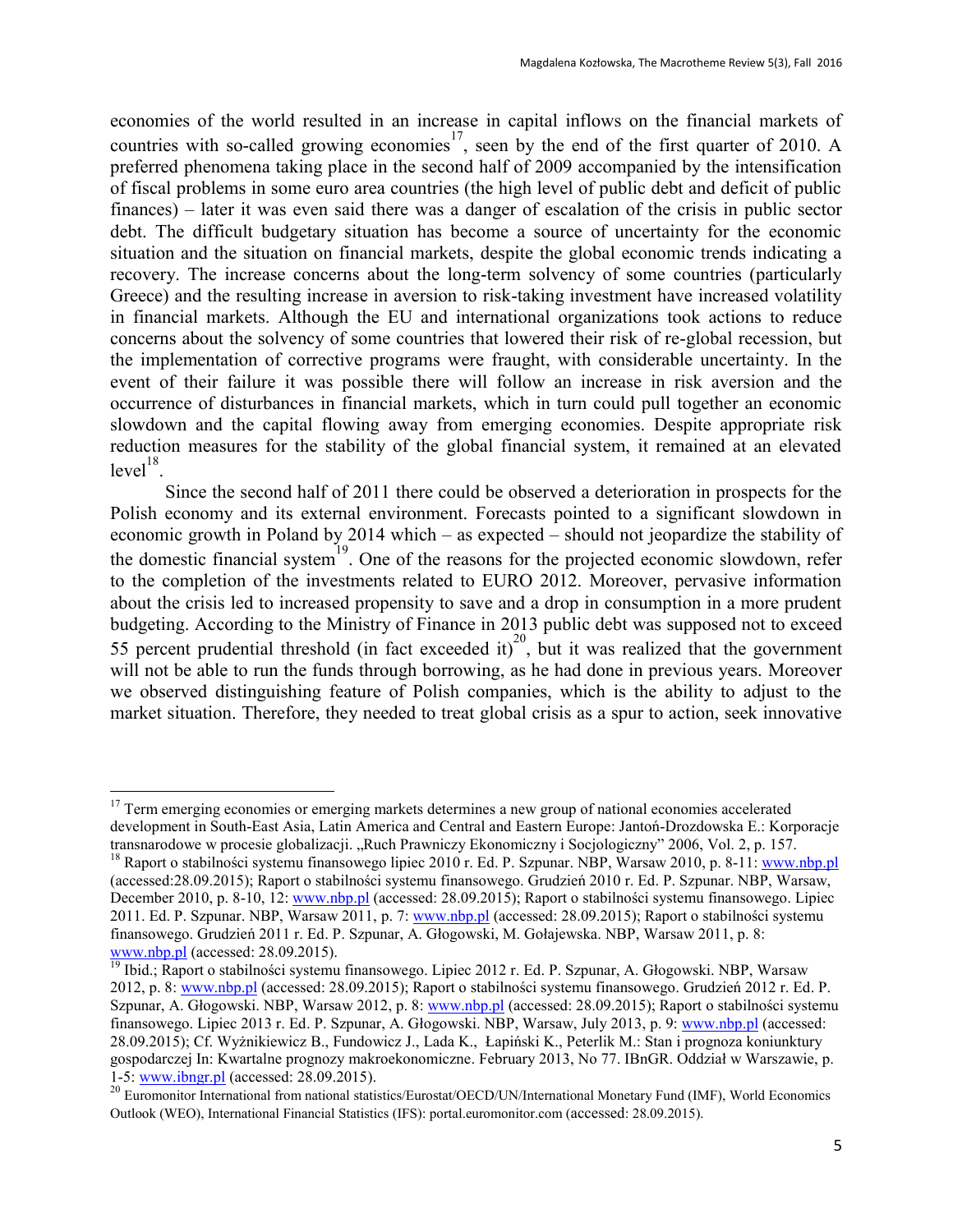solutions and well-analyze its strategy and business plans<sup>21</sup>. NBP macroeconomic projection of November 2013 pointed to the acceleration of economic growth in Poland in 2014-2015 (compared to 2013) and to a delayed reaction to the labor market (predicted 2015 the incerase in employment and decrease in the unemployment). It was believed that this delayed reaction probably will reduce the profitability of financial institutions for some time after the acceleration of economic growth<sup>22</sup>.

Since the second half of 2011 there still remained a high uncertainty about global economic development, including the scale and duration of the economic slowdown in major Polish economic partners. The main risk factor for the stability of the Polish financial system was the development of the situation in the EU countries (largely unstable condition of the eurozone) and highly developed countries which are not members of the EU, since 2012 onwards, in fact economic growth decreased. The uncertain macroeconomic outlook, which increase the risk of economic slowdown in the world, along with budget problems in some EU countries (the severity of the debt crisis) caused the persistence of tensions in global financial markets. A reduction of such tensions can contribute to the use of stabilization mechanisms operating in the EU. Work began on the project of an integrated European banking supervision, having to cover of the euro area countries first. Such surveillance would allow the use of the means to make the financial situation of banks independent of on the budgetary situation of countries in which they operate. If actions did not lead to lasting regain investor confidence by countries with difficult budgetary situation, it is possible escalation of negative feedback, in which the mutually reinforcing concerns about the solvency of countries and financial institutions will re-slowdown in economic growth, decrease the liquidity of financial markets, the outflow of capital and difficulties in refinancing the debt by financial institutions<sup>23</sup>.

Forecasts of economic growth in the world economy (particularly in the euro area) in 2013-2014 were gradually lowered. Thus, the prospects of further deterioration underwent environment of the Polish economy, which affects the conditions of the financial system. Despite the weak outlook for economic growth, the continuing fiscal crisis and significant capital needs of banks in some euro area countries, the financial markets optimism strengthened. Stabilization of the situation on the financial markets favored expansionary monetary policy of major central banks. The most likely scenario for the global economy was a gradual acceleration of economic growth, but moved away in time. Despite the considerable resistance of Polish financial system, low growth prospects and the persistence of the debt crisis in the euro zone, caused increased risks to the stability of the domestic financial system<sup>24</sup>. In the second half of 2013 the outlook of the Polish economy environment improved. However, the developed in the autumn of 2013 GDP growth forecasts for the global economy (particularly in the euro area) for 2014-2015, have not changed significantly. Compared with previous expectations most likely scenario for the world economy, which is a gradual acceleration of economic growth, was even further postponed. The most important risk factor for the stability of the Polish financial system has become a boom in

 $\ddot{\phantom{a}}$ 

<sup>&</sup>lt;sup>21</sup> Reach the Central and Eastern Europe. What makes companies invest in Poland? ConQuest Consulting, Warsaw 2013, p. 56: [www.conquest.pl](http://www.conquest.pl/) (accessed: 28.09.2015).

<sup>&</sup>lt;sup>22</sup> Raport o stabilności systemu finansowego. Grudzień 2013 r. Ed. P. Szpunar, A. Głogowski. NBP, Warsaw 2013, p. 10: [www.nbp.pl](http://www.nbp.pl/) (accessed: 28.09.2015).

<sup>&</sup>lt;sup>23</sup> Raport o stabilności systemu finansowego. Grudzień 2011 r. Op. cit., p. 7-10; Raport o stabilności systemu finansowego. Lipiec 2012 r. Op. cit., p. 7-11; Raport o stabilności systemu finansowego. Grudzień 2012 r. Op. cit., p.

<sup>7-11.</sup> 

 $^{24}$  Raport o stabilności systemu finansowego. Grudzień 2013 r. Op. cit., p. 8-9.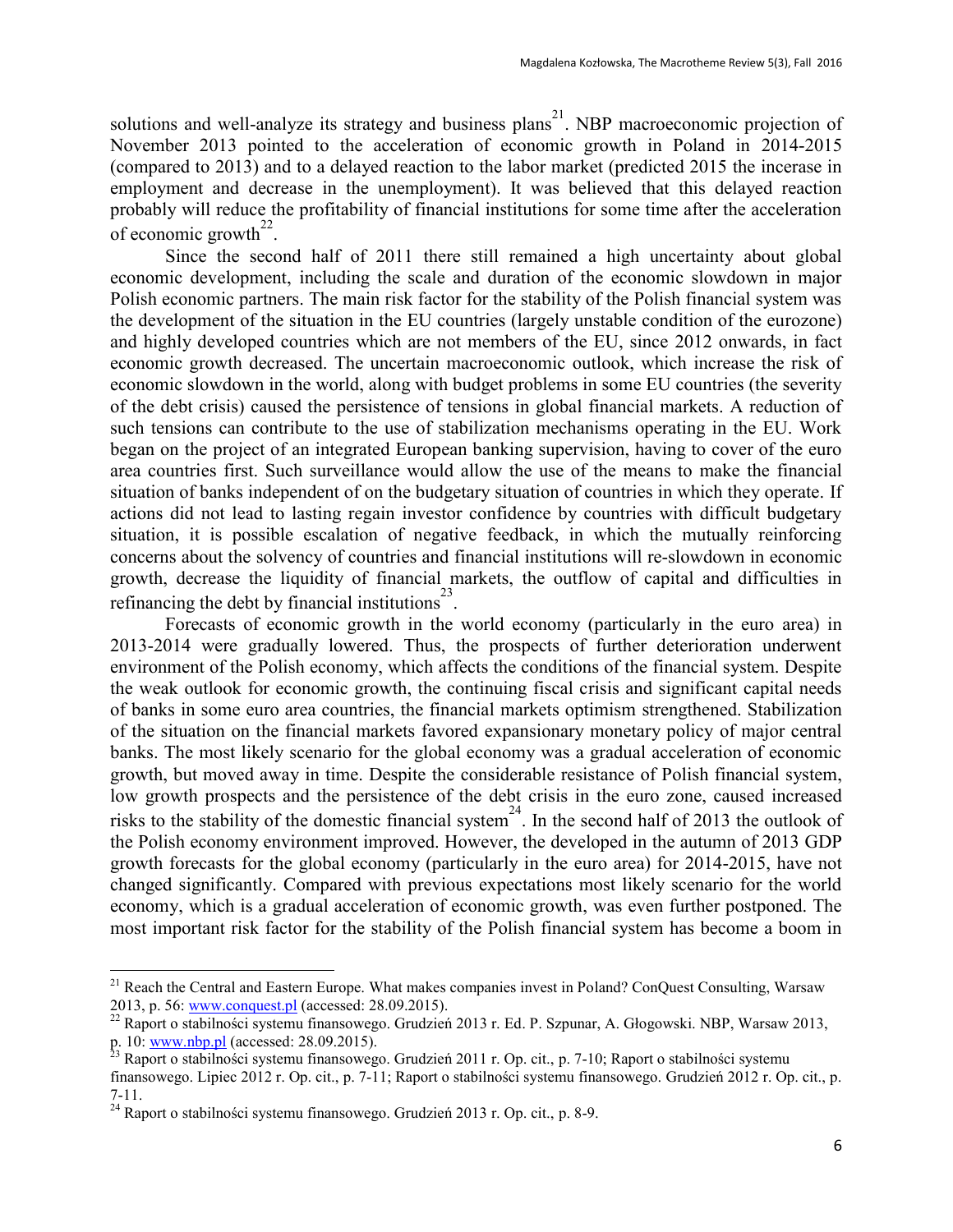the environment of the Polish economy. On the other hand the importance of national risk factors associated with a less favorable situation of some financial institutions proved to be smaller<sup>25</sup>. Due to circumstances associated with the global economic situation since the second half of 2011 in the Polish banking sector was present the risk of ownership changes<sup>26</sup>. In the view of the identified adverse international factors affecting the Polish situation, a positive fact was the relatively good condition of the German economy as one of the most important Polish trade partners 27 .

In the period from December 2013 until the end of May 2014 perspectives functioning of the national financial system improved. The results of stress tests, which examines the sensitivity of banks operating in Poland, the occurrence of extremely adverse conditions, confirmed the high banks' resilience to the effects of even strong economic slowdown and market turbulence. The situation of the banks – the largest segment of the financial system – generally remained good and stable. Since 2008 – the beginning of the global crisis, no bank in Poland found itself in a situation which would require a recapitalization by public funds. It was assessed that ownership changes may lead to increased concentration in the banking sector (the problem of institutions "too big to allow their bankruptcy"). More difficult was the situation in capital unions equities (CU), but their meaning (limited scale of operations and small relationship with the rest of the financial sector) in the Polish financial system remained low, and therefore did not affect the stability of the financial system. On good level remained the situation of non-credit financial institutions (insurance companies, pension funds, investment funds). Due to the nature of the services provided and the traditional nature of products and investments, these institutions do not cause risks to the stability of the entire financial system. In addition, the relationship between them and the banks were small. It identified significant sources of risk to the financial system of non-economic nature: legal risks, including those related to administrative procedures and litigation (depreciation of the zloty and the associated increase in the burden repayment of foreign currency loans) and operational risk, particularly in the area of ICT (exposure to crashes and cybernetic attacks). Although growth forecasts for the world economy for the years 2014- 2015 (especially in the euro area) have not changed significantly, the likelihood of recurrence of strong slowdown in developed economies declined. This resulted in a reduction of risk to the stability of the domestic financial system. However, re-stagnation in main Polish trade partners could not be ruled out. It was emphasized that among other things, the EU's economic situation may affect the severity of the conflict between Russia and Ukraine. However, the data for the euro area indicate that since the second quarter of 2013 GDP grew, albeit at a low rate, due to the decline in economic growth of large emerging economies and low economic activity part of the large economies of the euro area. Situation of the Polish economy was - accelerated economic growth, and no imbalance on this scale (which might endanger the prosperity and security of the operation of financial institutions). On the commercial real estate market excess supply increased, but it was not a threat to the stability of the domestic financial system, since most of the projects were financed by foreign entities. All in all, improving economic growth prospects and high

 $^{25}$  Ibid., p. 9-13.

<sup>&</sup>lt;sup>26</sup> Raport o stabilności systemu finansowego. Grudzień 2011 r. Op. cit., p. 10-11; Raport o stabilności systemu finansowego. Lipiec 2012 r. Op. cit., s. 11; Raport o stabilności systemu finansowego. Grudzień 2012 r. Op. cit., p. 11-12; Raport o stabilności systemu finansowego. Lipiec 2013 r. Op. cit., p. 15; Raport o stabilności systemu finansowego. Grudzień 2013 r. Op. cit., p. 15.

<sup>&</sup>lt;sup>27</sup> Reach the Central..., op. cit., p. 56.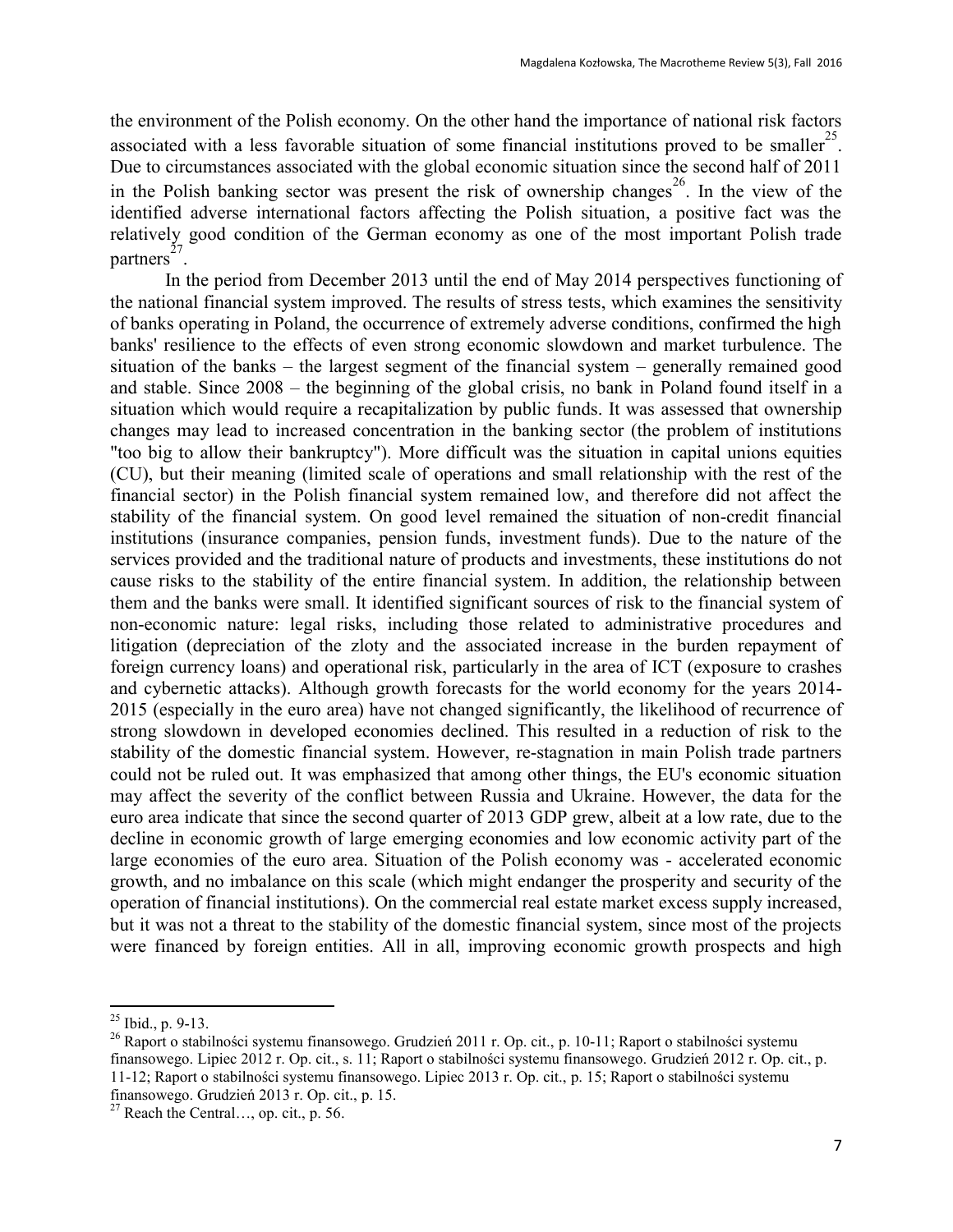resistance of key segments of the domestic financial system disorders, contributed to reducing risks to the stability of the domestic financial system. It was then rated as moderate<sup>28</sup>.

In the next six months (from June to the end of November 2014) uncertainty about macroeconomic developments in the Polish neighbouring countries' economies increased, mainly in the countries which are main Polish trade partners. However, the resistance of the domestic financial system to the materialization of identified risks was still high, as confirmed by the stress tests of banks. The economic environment of the Polish financial sector was not a significant source of risk for its stability, despite the fact that there has been no improvement expected in the immediate environment of the Polish economy. The growth rate of the world economy was fairly moderate, forecasts pointed to gradual recovery in the Polish economy, but slower than expected earlier and subject to greater uncertainty. Factors that hinder the economic recovery in the euro zone were among others: structural problems unsolved problem of high public and private indebtedness, and large budget deficits in some countries, low inflation, uncertainty about the economic impact of mutual EU and Russia sanctions in connection with the ongoing Russo Ukrainian conflict. It should be noted that the risk aversion in emerging markets increased. The Polish economy recovery continued, and economic growth was sustainable and what was important in the face of increased uncertainty in the environment of the Polish economy. Continuing favorable trends in the labor market (mainly increase in employment and wages), a good financial condition of enterprises, improving situation of public finances, functioning domestic money market, stable zloty to the euro, remaining steady the residential real estate market. In contrast to the banking sector remains fragile situation remained unions. The situation of non-credit financial institutions remained stable. Though uneconomical risks were still present, mainly legal and operational ones<sup>29</sup>.

According to the latest available data for the period from the end of 2014 till the end of May 2015, the situation abroad and in Poland improved. The recovery in the global economy, recorded in the last quarter of 2014 imprinted, but there were differences between countries and regions. Visible acceleration of GDP growth in the euro zone, as the most important for the Polish area, resulted in an increase in economic activity in Central and Eastern Europe. Uncertainty factors were: problems of geopolitical broader implications of developments in Greece and scale of a possible increase in risk aversion in global financial markets, the possibility of a faster than expected withdrawal of the largest central banks of loosening monetary policy, which could lead to restrictions on investment in emerging markets. Whereas financial stability was conducive to stable economic growth in Poland, because there were no imbalances in the domestic economy that might threaten economic growth and security of the operation of financial institutions. Only commercial real estate market still increased excess supply, but as before it was not a threat to the stability of the domestic financial system due to the funding of most of the projects by foreign entities. For a long time interest rates remained low. These trends were not a significant problem for the stability of the domestic financial system, as is evidenced by still favorable results of stress tests. NBP pointed out that factor that may negatively affect the stability of the financial system (especially the banking sector) and on economic growth, can be a realization of certain projects during the election campaign. In Poland continued favorable trends,

 $\ddot{\phantom{a}}$ 

<sup>&</sup>lt;sup>28</sup> Raport o stabilności systemu finansowego. Lipiec 2014 r. Ed. P. Szpunar, A. Głogowski, M. Gołajewska. NBP, Warsaw, July 2014, p. 9-17: [www.nbp.pl](http://www.nbp.pl/) (accessed: 16.09.2015).

<sup>&</sup>lt;sup>29</sup> Raport o stabilności systemu finansowego. Styczeń 2015 r. Ed. J. Osiński. NBP, Warszawa, January 2015, p. 8-14: [www.nbp.pl](http://www.nbp.pl/) (accessed: 16.09.2015).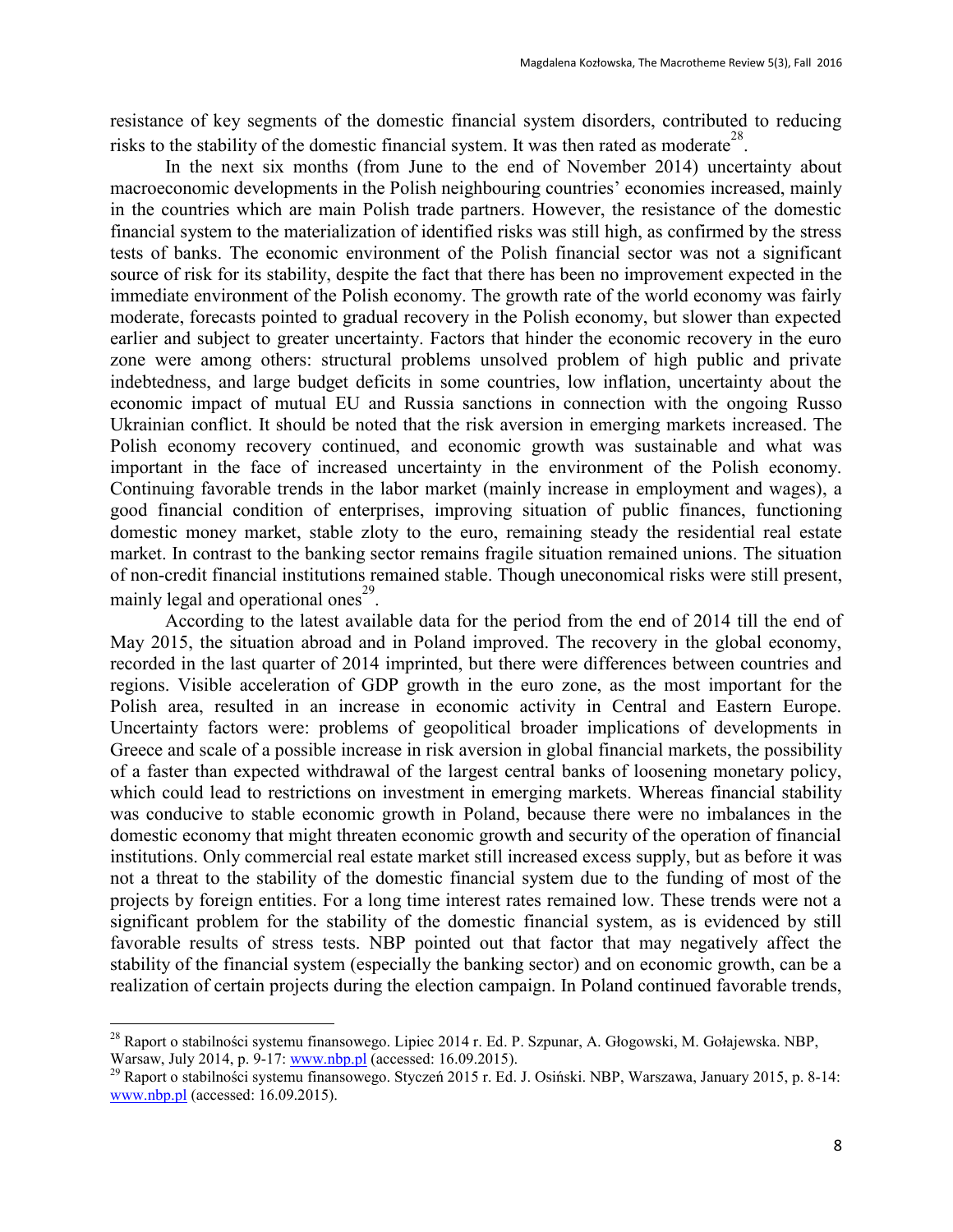mainly in the labor market and in the financial health of the corporate sector, as well as related to the process of reducing the budget deficit and improvement in external balance. Given the structure of the financial system, a risk associated with the portfolio of foreign currency loans (but the scale of threats decreased) was still present, as well as lasting longer tendency to increase market concentration and the creation of "too big to fail institutions". As before, the situation remained unchanged for non-credit financial institutions and credit unions (in Polish SKOK) $^{30}$ .

#### **4. Conclusion**

In the analyzed period Polish financial system functioned stably. This means that the entire system, not just the individual elements, worked properly. A key feature was its banking system, which means that the scale of systemic risks was crucially determined by that. The analysis found a high resistance of Polish banking system to the effects of strong economic slowdown and market turbulence. Difficulties of credit unions, as an insignificant element of the Polish financial system, do not cause interference in its functioning. But here arises the need to request changes in the cooperative banking model – in terms of effective restructuring of credit unions.

The stability of the financial system depends on its environment – both domestic and foreign. It seems that the Polish financial system was more influenced by the conditions in the international environment. They generated recurring risk factors, which related primarily to developments in countries that are major Poland's trading partners. Despite a series of threats to international environment of the Polish economy they did not endanger the stability of the financial system.

#### **References**

- 1. Euromonitor International from national statistics/Eurostat/OECD/UN/International Monetary Fund (IMF), World Economics Outlook (WEO), International Financial Statistics (IFS): portal.euromonitor.com (accessed: 28.09.2015).
- 2. Jantoń-Drozdowska E.: Korporacje transnarodowe w procesie globalizacji. "Ruch Prawniczy Ekonomiczny i Socjologiczny" 2006, Vol. 2.
- 3. Przegląd stabilności systemu finansowego październik 2008. Ed. J. Osiński, P. Szpunar, D. Tymoczko. NBP, Warsaw 2008: [www.nbp.pl](http://www.nbp.pl/) (accessed: 28.09.2015).
- 4. Przegląd stabilności systemu finansowego I półrocze 2007 r. Ed. A. Głogowski, M. Gołajewska, D. Tymoczko. NBP, Warsaw 2007: [www.nbp.pl](http://www.nbp.pl/) (accessed: 28.09.2015).
- 5. Raport o stabilności systemu finansowego czerwiec 2001 grudzień 2002. Ed. J. Osiński, A. Sławiński, P. Wyczański. NBP, Warsaw, August 2003: [www.nbp.pl](http://www.nbp.pl/) (accessed: 28.09.2015).
- 6. Raport o stabilności systemu finansowego czerwiec 2008. Ed. J. Osiński, P. Szpunar, D. Tymoczko. NBP, Warsaw 2008: [www.nbp.pl](http://www.nbp.pl/) (accessed: 28.09.2015).
- 7. Raport o stabilności systemu finansowego czerwiec 2009 r. Ed. P. Szpunar. NBP, Warsaw, June 2009: [www.nbp.pl](http://www.nbp.pl/) (accessed: 28.09.2015).
- 8. Raport o stabilności systemu finansowego grudzień 2009 r. Ed. P. Szpunar. NBP, Warsaw, December 2009: [www.nbp.pl](http://www.nbp.pl/) (accessed: 28.09.2015).
- 9. Raport o stabilności systemu finansowego. Grudzień 2010 r. Ed. P. Szpunar. NBP, Warsaw, December 2010: [www.nbp.pl](http://www.nbp.pl/) (accessed: 28.09.2015).

<sup>&</sup>lt;sup>30</sup> Raport o stabilności systemu finansowego. Lipiec 2015 r. Ed. J. Osiński. NBP, Warsaw, July 2015, p. 8-14: [www.nbp.pl](http://www.nbp.pl/) (accessed: 16.09.2015).